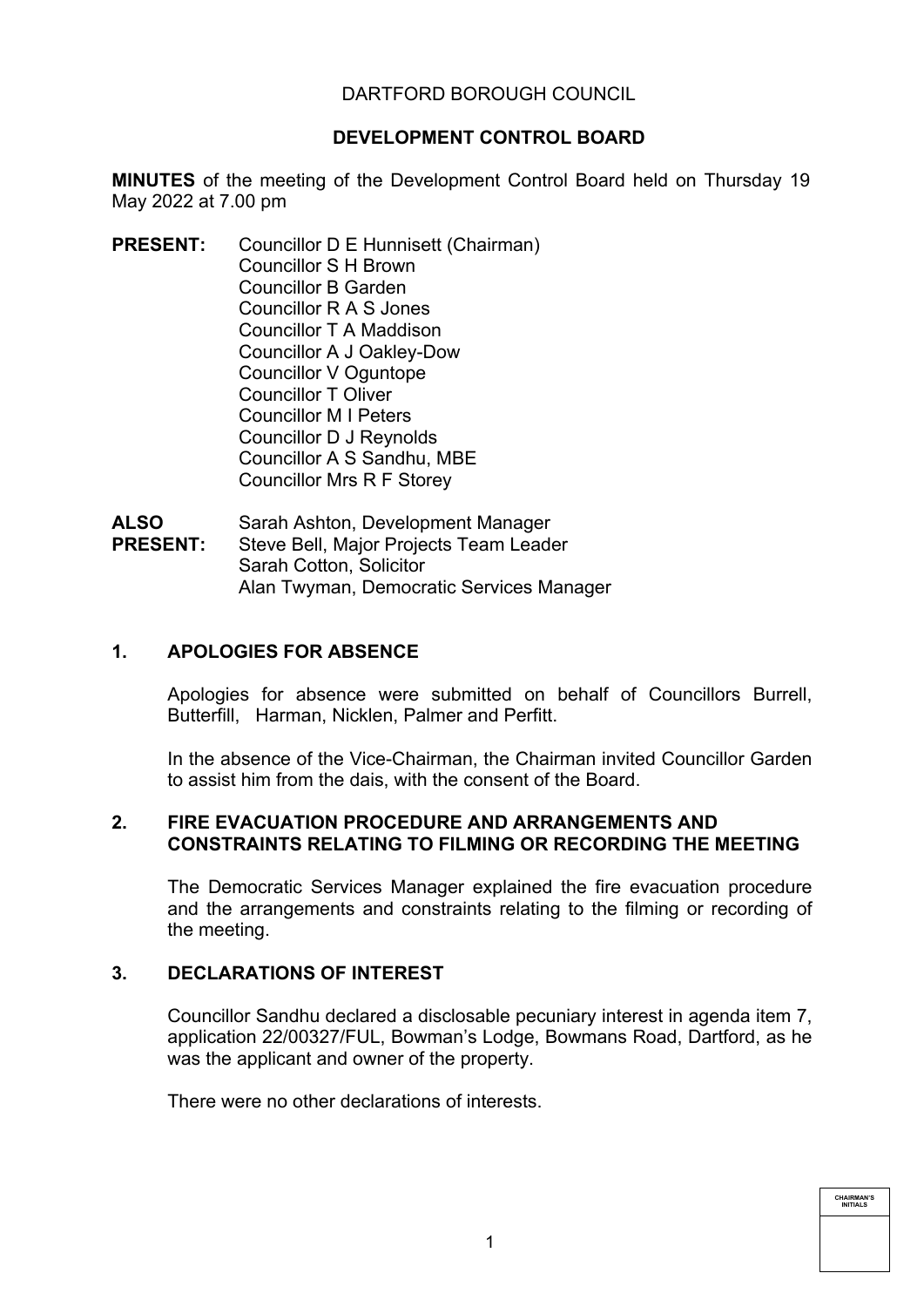# THURSDAY 19 MAY 2022

## **4. CONFIRMATION OF THE MINUTES OF THE MEETING HELD ON 14 APRIL 2022**

The Board considered the minutes of the meeting held on 14 April 2022. A Member who had been unable to attend the meeting due to severe traffic congestion in the Dartford area suggested that this should be referenced in the minutes as a number of Members had also been unable to attend for the same reason. It was agreed that the minutes should be amended to include this clarification.

## RESOLVED:

That the minutes of the meeting of the Development Control Board held on 14 April 2022, as amended, be confirmed as an accurate record.

# **5. REFERENCES FROM OTHER COMMITTEES**

There were no references from other committees.

## **6. URGENT ITEMS**

There were no urgent items.

## **7. 20/00606/FUL 21 LONGFIELD AVENUE,DARTFORD, KENT, DA3 7LE**

The Board considered a retrospective application in respect of an existing detached single storey outbuilding in the rear garden of 21 Longfield Avenue, Longfield for use as an annex ancillary to the main dwellinghouse.

The Chairman introduced Mr S Gill, the applicant, who spoke in favour of the application.

Members' attention was drawn to the circulated update.

Members noted the personal circumstances described by the applicant for the speed of the change of use from that permitted in the lawful development certificate and expressed their condolences for his family bereavement. However concern was expressed about the potential for the outbuilding to be converted into a separate property given the size of the building and it was felt that this should be addressed by entering into a legal agreement with the applicant to ensure that occupation of the outbuilding should maintain a connection with the main household, that it could not be separately let or rented in future and that the outbuilding should not have separate utilities installed or metered. The agreement should also include an arrangement for the applicant to inform the Council of who was resident on an annual basis. The applicant indicated that he would be willing to enter into a legal agreement with the Council.

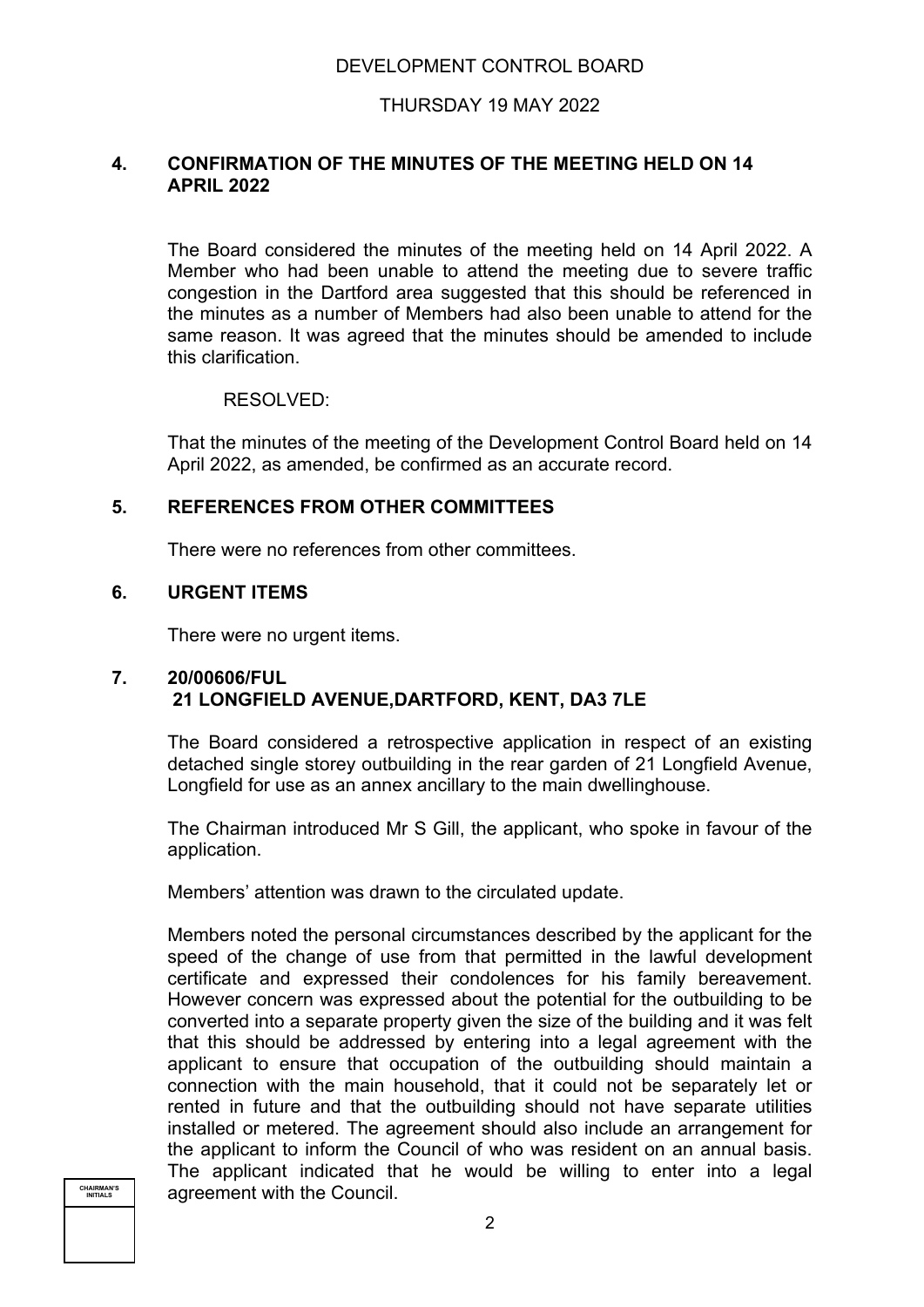# DEVELOPMENT CONTROL BOARD

## THURSDAY 19 MAY 2022

## RESOLVED:

That the application be approved subject to the Conditions, Reasons and Informative set out in the Report and the prior completion of a section 106 agreement within six months of the date of the permission on terms to be approved by the Development Manager in consultation with the Head of Legal Services.

#### **8. 22/00327/FUL BOWMANS LODGE, BOWMANS ROAD, DARTFORD, KENT, DA1 3QP**

Having declared an interest in this item, Councillor A S Sandhu, withdrew from the meeting and took no part in consideration of the application.

The Board considered an application for the erection of a first floor side extension (with mezzanine) and front porch at Bowmans Lodge, Bowmans Road, Dartford which would be built over an existing flat roofed side projection to provide a bedroom with an en-suite bathroom and a mezzanine above the entire floorspace of the bedroom.

A Member sought clarification about liability to pay the Community Infrastructure liability. He noted that the previous planning application was subject to CIL but the current application was not.

The Major Projects Team Leader explained that the previous application had related to the creation of a new residential building and that this involved liability under the CIL regulations whereas the current application was seeking to extend an existing residence and was therefore not liable for CIL.

#### RESOLVED:

That the application be approved subject to the Conditions, Reasons and Informatives set out in the Report.

# **9. DECISIONS TAKEN UNDER DELEGATED POWERS**

Members received, for information, a report on the decisions taken under delegated powers for the period 31 March 2022 to 5 May 2022. The Chairman noted that some 125 applications had been dealt with by officers during the period in question, which represented a heavy workload, and he congratulated Planning Officers for their work.

#### RESOLVED:

That the report be noted.